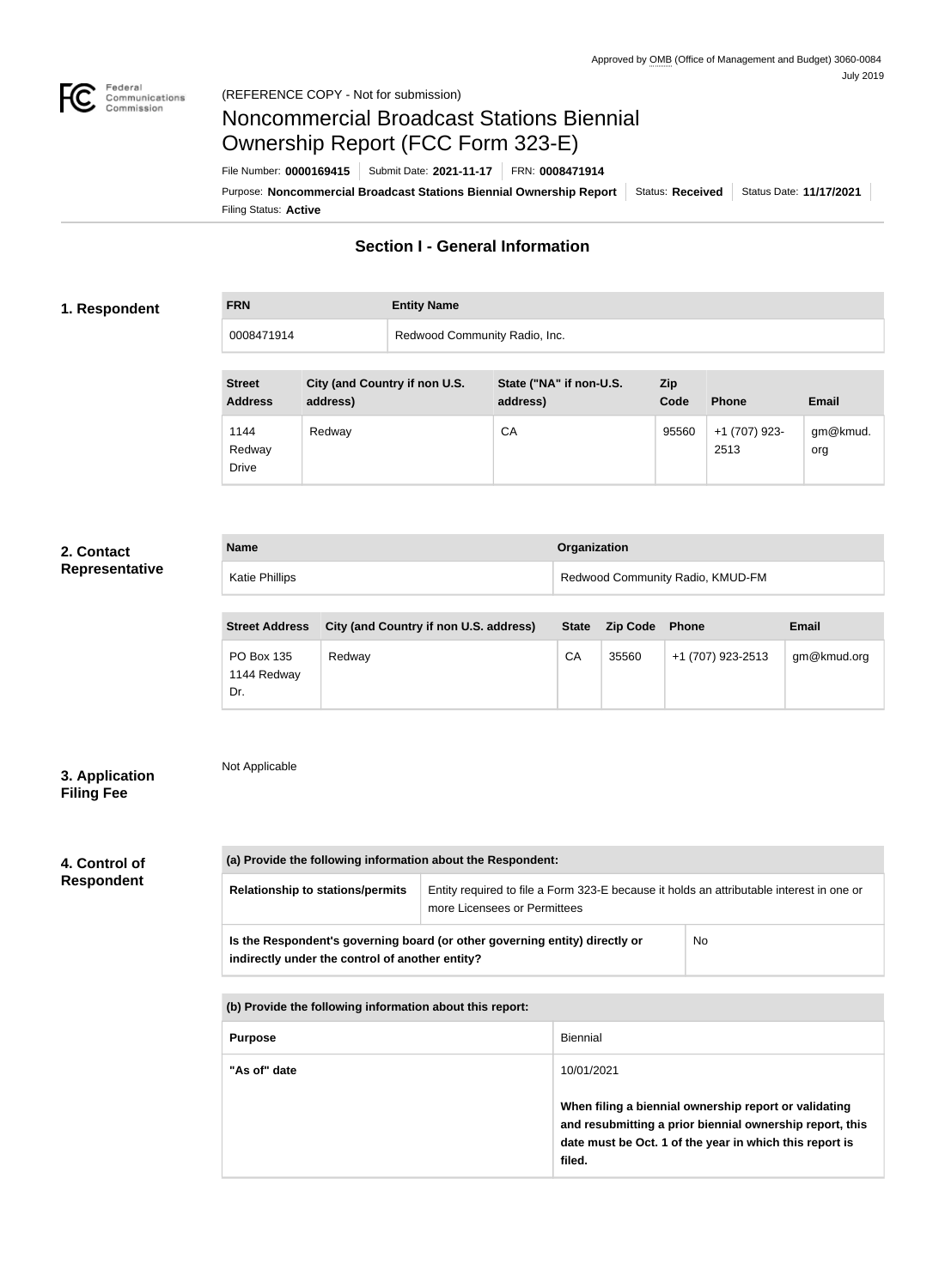**5. Licensee(s) and Station(s)**

**Respondent is filing this report to cover the following Licensee(s) and station(s):**

| Licensee/Permittee Name       | <b>FRN</b> |
|-------------------------------|------------|
| Redwood Community Radio, Inc. | 0008471914 |

| Fac. ID No. | <b>Call Sign</b> | <b>City</b>        | <b>State</b> | <b>Service</b> |
|-------------|------------------|--------------------|--------------|----------------|
| 55426       | <b>KMUD</b>      | <b>GARBERVILLE</b> | CA           | FM             |
| 55427       | <b>K258BQ</b>    | LAYTONVILLE        | CA           | <b>FX</b>      |
| 55429       | <b>KMUE</b>      | <b>EUREKA</b>      | CA           | <b>FM</b>      |
| 85065       | KLAI             | LAYTONVILLE        | CA           | FM             |

#### **Section II – Biennial Ownership Information**

**1. 47 C.F.R. Section 73.3613 Documents**

Licensee Respondents that hold authorizations for one or more full power television, AM, and/or FM stations should list all contracts and other instruments set forth in 47 C.F.R. Section 73.3613(a) through (c) for the facility or facilities listed on this report. If the agreement is a network affiliation agreement, check the appropriate box. Otherwise, select "Other." Non-Licensee Respondents should select "Not Applicable" in response to this question.

Not Applicable.

#### **2. Ownership Interests**

**(a)** Ownership Interests. This Question requires Respondents to enter detailed information about ownership interests by generating a series of subforms. Answer each question on each subform. The first subform listing should be for the Respondent itself. If the Respondent is not a natural person, also list each of the officers, members of the governing board (or other governing entity), stockholders, and any other persons or entities with a direct attributable interest in the Respondent pursuant to the standards set forth in 47 C.F.R. Section 73.3555. (A "direct" interest is one that is not held through any intervening companies or entities.) List each interest holder with a direct attributable interest in the Respondent separately.

Leave the percentage of total assets (Equity Debt Plus) field blank for an interest holder unless that interest holder has an attributable interest in the Respondent solely on the basis of the Commission's Equity Debt Plus attribution standard, 47 C.F.R. Section 73.3555, Note 2(i).

In the case of vertical or indirect ownership structures, list only those interests in the Respondent that also represent an attributable interest in the Licensee(s) for which the report is being submitted.

Entities that are part of an organizational structure that includes holding companies or other forms of indirect ownership must file separate ownership reports. In such a structure do not report, or file a separate report for, any interest holder that does not have an attributable interest in the Licensee(s) for which the report is being submitted.

Please see the Instructions for further detail concerning interests that must be reported in response to this question.

The Respondent must provide an FCC Registration Number for each interest holder reported in response to this question. Please see the Instructions for detailed information and guidance concerning this requirement.

| <b>OWNERSHIP INTOINIALION</b> |                                     |                   |  |
|-------------------------------|-------------------------------------|-------------------|--|
| <b>FRN</b>                    | 0008471914                          |                   |  |
| <b>Entity Name</b>            | Redwood Community Radio, Inc.       |                   |  |
| <b>Address</b>                | PO Box                              |                   |  |
|                               | <b>Street 1</b>                     | 1144 Redway Drive |  |
|                               | <b>Street 2</b>                     |                   |  |
|                               | <b>City</b>                         | Redway            |  |
|                               | State ("NA" if non-U.S.<br>address) | CA                |  |
|                               | <b>Zip/Postal Code</b>              | 95560             |  |
|                               |                                     |                   |  |

#### **Ownership Information**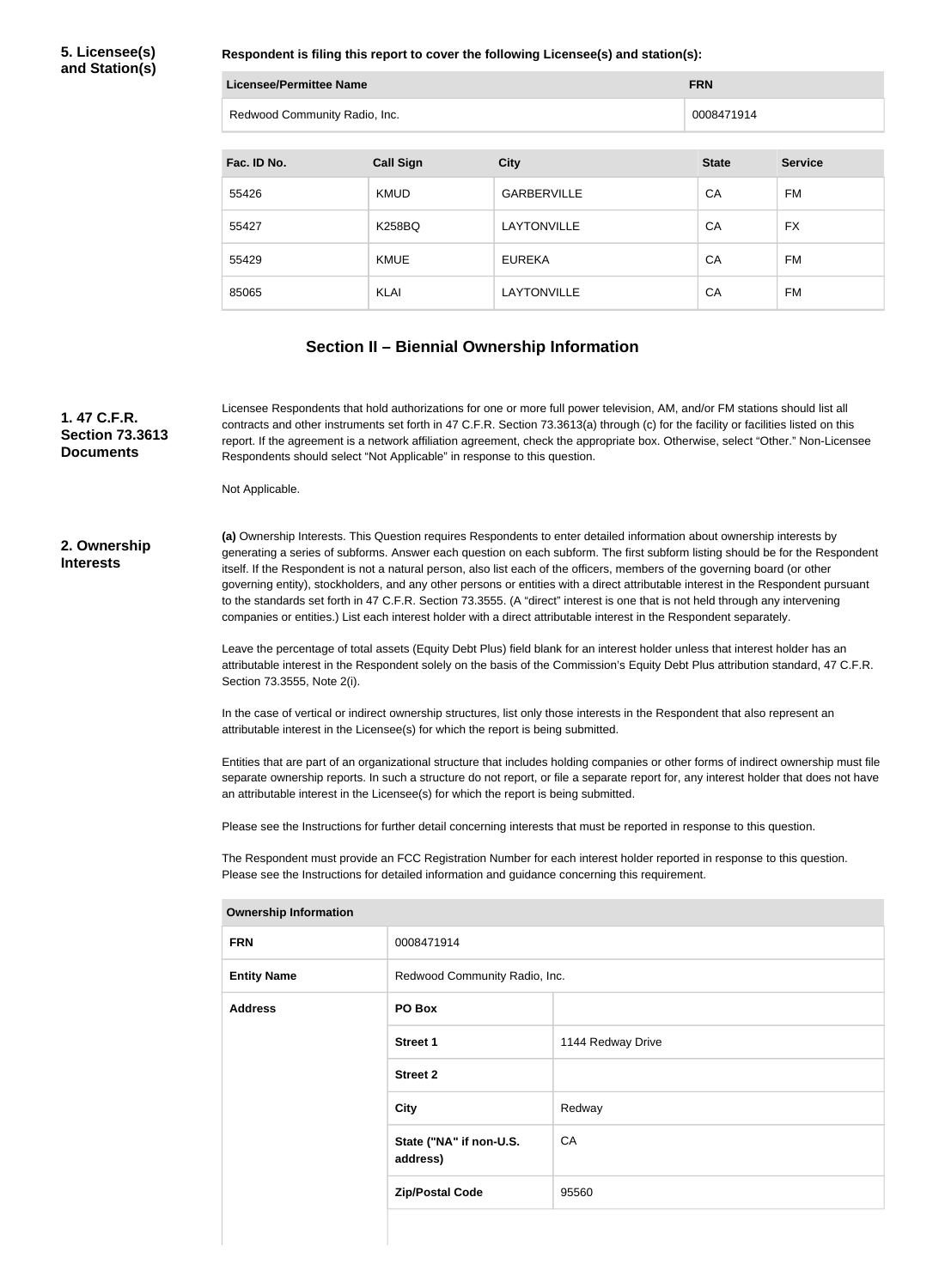|                                                                                                                                         | Country (if non-U.S.<br>address)                        | <b>United States</b> |  |
|-----------------------------------------------------------------------------------------------------------------------------------------|---------------------------------------------------------|----------------------|--|
| <b>Listing Type</b>                                                                                                                     | Respondent                                              |                      |  |
| <b>Positional Interests</b><br>(check all that apply)                                                                                   | Respondent                                              |                      |  |
| <b>Tribal Nation or Tribal</b><br><b>Entity</b>                                                                                         | Interest holder is not a Tribal nation or Tribal entity |                      |  |
| <b>Interest Percentages</b>                                                                                                             | Voting                                                  | 0.0%                 |  |
| (enter percentage values<br>from 0.0 to 100.0)                                                                                          | <b>Equity</b>                                           | 0.0%                 |  |
|                                                                                                                                         | <b>Total assets (Equity Debt</b><br>Plus)               | $0.0\%$              |  |
| <b>No</b><br>Does interest holder have an attributable interest in one or more broadcast stations<br>that do not appear on this report? |                                                         |                      |  |

| <b>Ownership Information</b>                              |                                                                |                        |  |
|-----------------------------------------------------------|----------------------------------------------------------------|------------------------|--|
| <b>FRN</b>                                                | 9990132439                                                     |                        |  |
| <b>Name</b>                                               | Rob Bier                                                       |                        |  |
| <b>Address</b>                                            | PO Box                                                         | 1594                   |  |
|                                                           | <b>Street 1</b>                                                |                        |  |
|                                                           | <b>Street 2</b>                                                |                        |  |
|                                                           | <b>City</b>                                                    | Redway                 |  |
|                                                           | State ("NA" if non-U.S.<br>address)                            | CA                     |  |
|                                                           | <b>Zip/Postal Code</b>                                         | 95560                  |  |
|                                                           | Country (if non-U.S.<br>address)                               | <b>United States</b>   |  |
| <b>Listing Type</b>                                       | Other Interest Holder                                          |                        |  |
| <b>Positional Interests</b><br>(check all that apply)     | Officer, Member of Governing Board (or other governing entity) |                        |  |
| <b>Principal Profession or</b><br><b>Occupation</b>       | Retired                                                        |                        |  |
| By Whom Appointed or<br><b>Elected</b>                    | <b>Member Elected</b>                                          |                        |  |
| Citizenship, Gender,                                      | <b>Citizenship</b>                                             | <b>US</b>              |  |
| <b>Ethnicity, and Race</b><br><b>Information (Natural</b> | Gender                                                         | Male                   |  |
| Persons Only)                                             | <b>Ethnicity</b>                                               | Not Hispanic or Latino |  |
|                                                           | Race                                                           | White                  |  |
| <b>Interest Percentages</b>                               | <b>Voting</b>                                                  | 11.1%                  |  |
| (enter percentage values<br>from 0.0 to 100.0)            | <b>Equity</b>                                                  | 0.0%                   |  |
|                                                           | <b>Total assets (Equity Debt</b><br>Plus)                      | 0.0%                   |  |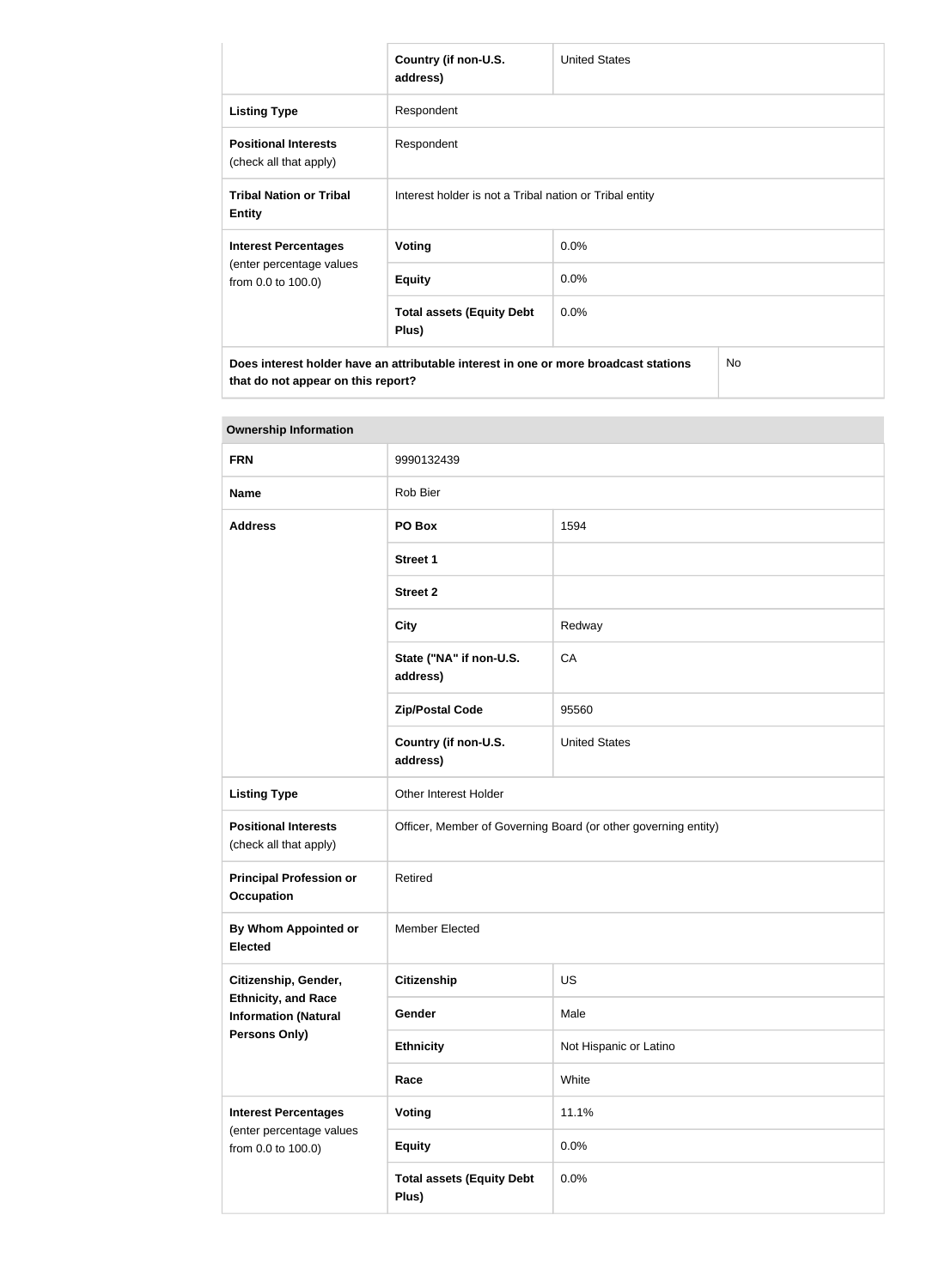**Does interest holder have an attributable interest in one or more broadcast stations that do not appear on this report?**

No

| <b>Ownership Information</b>                                                                                                     |                                           |                        |  |  |
|----------------------------------------------------------------------------------------------------------------------------------|-------------------------------------------|------------------------|--|--|
| <b>FRN</b>                                                                                                                       | 9990146232                                |                        |  |  |
| <b>Name</b>                                                                                                                      | Marcy Stein                               |                        |  |  |
| <b>Address</b>                                                                                                                   | PO Box                                    | $\overline{2}$         |  |  |
|                                                                                                                                  | <b>Street 1</b>                           |                        |  |  |
|                                                                                                                                  | <b>Street 2</b>                           |                        |  |  |
|                                                                                                                                  | <b>City</b>                               | Redway                 |  |  |
|                                                                                                                                  | State ("NA" if non-U.S.<br>address)       | CA                     |  |  |
|                                                                                                                                  | <b>Zip/Postal Code</b>                    | 95560                  |  |  |
|                                                                                                                                  | Country (if non-U.S.<br>address)          | <b>United States</b>   |  |  |
| <b>Listing Type</b>                                                                                                              | Other Interest Holder                     |                        |  |  |
| <b>Positional Interests</b><br>(check all that apply)                                                                            | Officer                                   |                        |  |  |
| <b>Principal Profession or</b><br><b>Occupation</b>                                                                              | Artist                                    |                        |  |  |
| <b>By Whom Appointed or</b><br><b>Elected</b>                                                                                    | Elected                                   |                        |  |  |
| Citizenship, Gender,                                                                                                             | Citizenship                               | US                     |  |  |
| <b>Ethnicity, and Race</b><br><b>Information (Natural</b>                                                                        | Gender                                    | Female                 |  |  |
| <b>Persons Only)</b>                                                                                                             | <b>Ethnicity</b>                          | Not Hispanic or Latino |  |  |
|                                                                                                                                  | Race                                      | White                  |  |  |
| <b>Interest Percentages</b><br>(enter percentage values                                                                          | Voting                                    | 11.1%                  |  |  |
| from 0.0 to 100.0)                                                                                                               | <b>Equity</b>                             | 0.0%                   |  |  |
|                                                                                                                                  | <b>Total assets (Equity Debt</b><br>Plus) |                        |  |  |
| Does interest holder have an attributable interest in one or more broadcast stations<br>No<br>that do not appear on this report? |                                           |                        |  |  |

#### **Ownership Information**

| <b>FRN</b>     | 9990146233         |             |  |
|----------------|--------------------|-------------|--|
| <b>Name</b>    | Nadine Chapdelaine |             |  |
| <b>Address</b> | PO Box             | 670         |  |
|                | <b>Street 1</b>    |             |  |
|                | <b>Street 2</b>    |             |  |
|                | <b>City</b>        | Garberville |  |
|                |                    |             |  |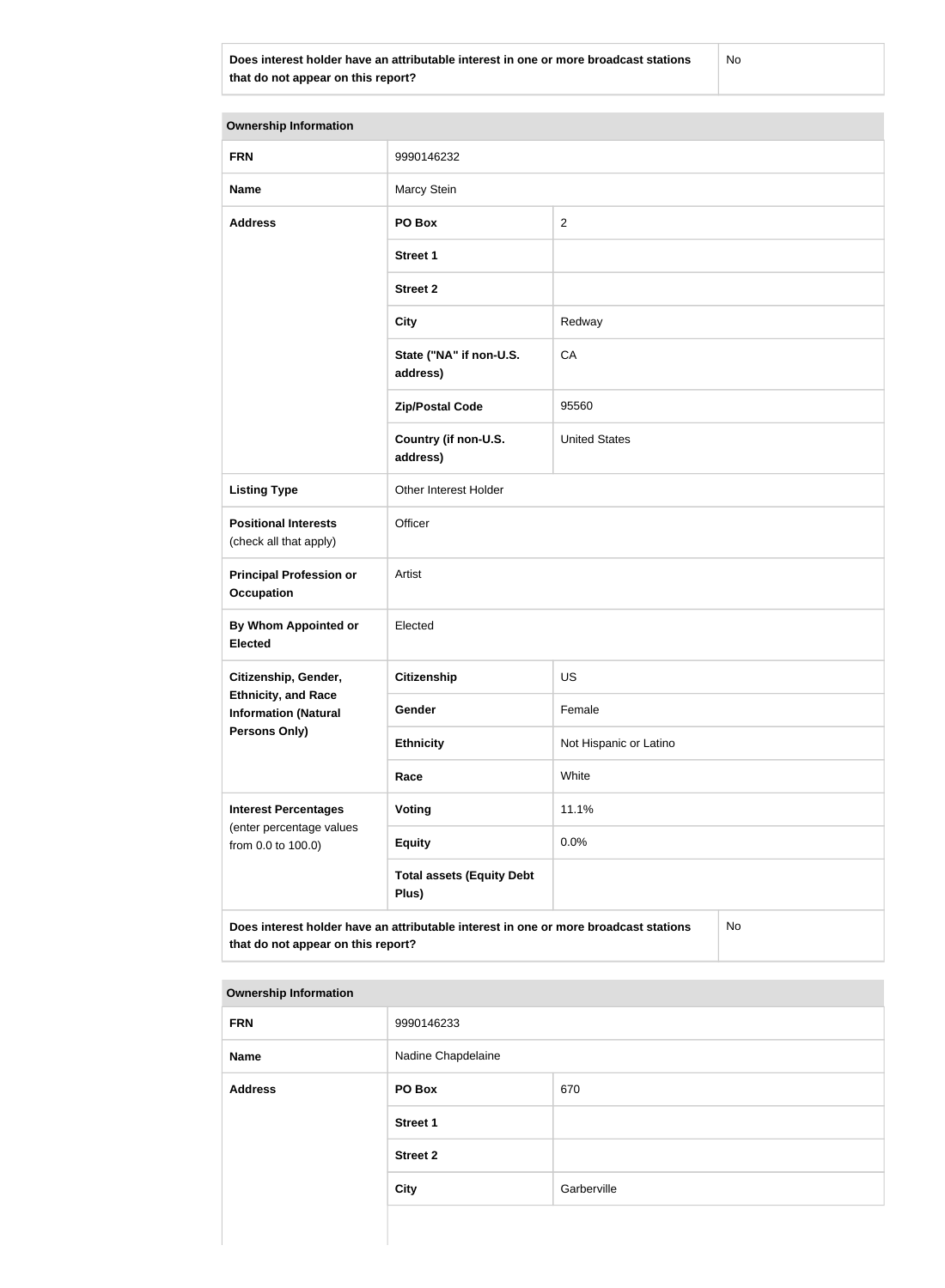|                                                                                                                                  | State ("NA" if non-U.S.<br>address)       | CA                     |  |
|----------------------------------------------------------------------------------------------------------------------------------|-------------------------------------------|------------------------|--|
|                                                                                                                                  | <b>Zip/Postal Code</b>                    | 95542                  |  |
|                                                                                                                                  | Country (if non-U.S.<br>address)          | <b>United States</b>   |  |
| <b>Listing Type</b>                                                                                                              | Other Interest Holder                     |                        |  |
| <b>Positional Interests</b><br>(check all that apply)                                                                            | Officer                                   |                        |  |
| <b>Principal Profession or</b><br><b>Occupation</b>                                                                              | Farmer                                    |                        |  |
| By Whom Appointed or<br><b>Elected</b>                                                                                           | Appointed                                 |                        |  |
| Citizenship, Gender,                                                                                                             | <b>Citizenship</b>                        | <b>US</b>              |  |
| <b>Ethnicity, and Race</b><br><b>Information (Natural</b>                                                                        | Gender                                    | Female                 |  |
| Persons Only)                                                                                                                    | <b>Ethnicity</b>                          | Not Hispanic or Latino |  |
|                                                                                                                                  | Race                                      | White                  |  |
| <b>Interest Percentages</b>                                                                                                      | <b>Voting</b>                             | 11.1%                  |  |
| (enter percentage values<br>from 0.0 to 100.0)                                                                                   | <b>Equity</b>                             | 0.0%                   |  |
|                                                                                                                                  | <b>Total assets (Equity Debt</b><br>Plus) | 0.0%                   |  |
| Does interest holder have an attributable interest in one or more broadcast stations<br>No<br>that do not appear on this report? |                                           |                        |  |

| <b>FRN</b>                                            | 9990146234                          |                      |
|-------------------------------------------------------|-------------------------------------|----------------------|
| <b>Name</b>                                           | Wendy Emerson                       |                      |
| <b>Address</b>                                        | PO Box                              | 33                   |
|                                                       | <b>Street 1</b>                     |                      |
|                                                       | <b>Street 2</b>                     |                      |
|                                                       | <b>City</b>                         | Redway               |
|                                                       | State ("NA" if non-U.S.<br>address) | CA                   |
|                                                       | <b>Zip/Postal Code</b>              | 95560                |
|                                                       | Country (if non-U.S.<br>address)    | <b>United States</b> |
| <b>Listing Type</b>                                   | Other Interest Holder               |                      |
| <b>Positional Interests</b><br>(check all that apply) | Officer                             |                      |
| <b>Principal Profession or</b><br><b>Occupation</b>   | Artist                              |                      |
| <b>By Whom Appointed or</b><br><b>Elected</b>         | Elected                             |                      |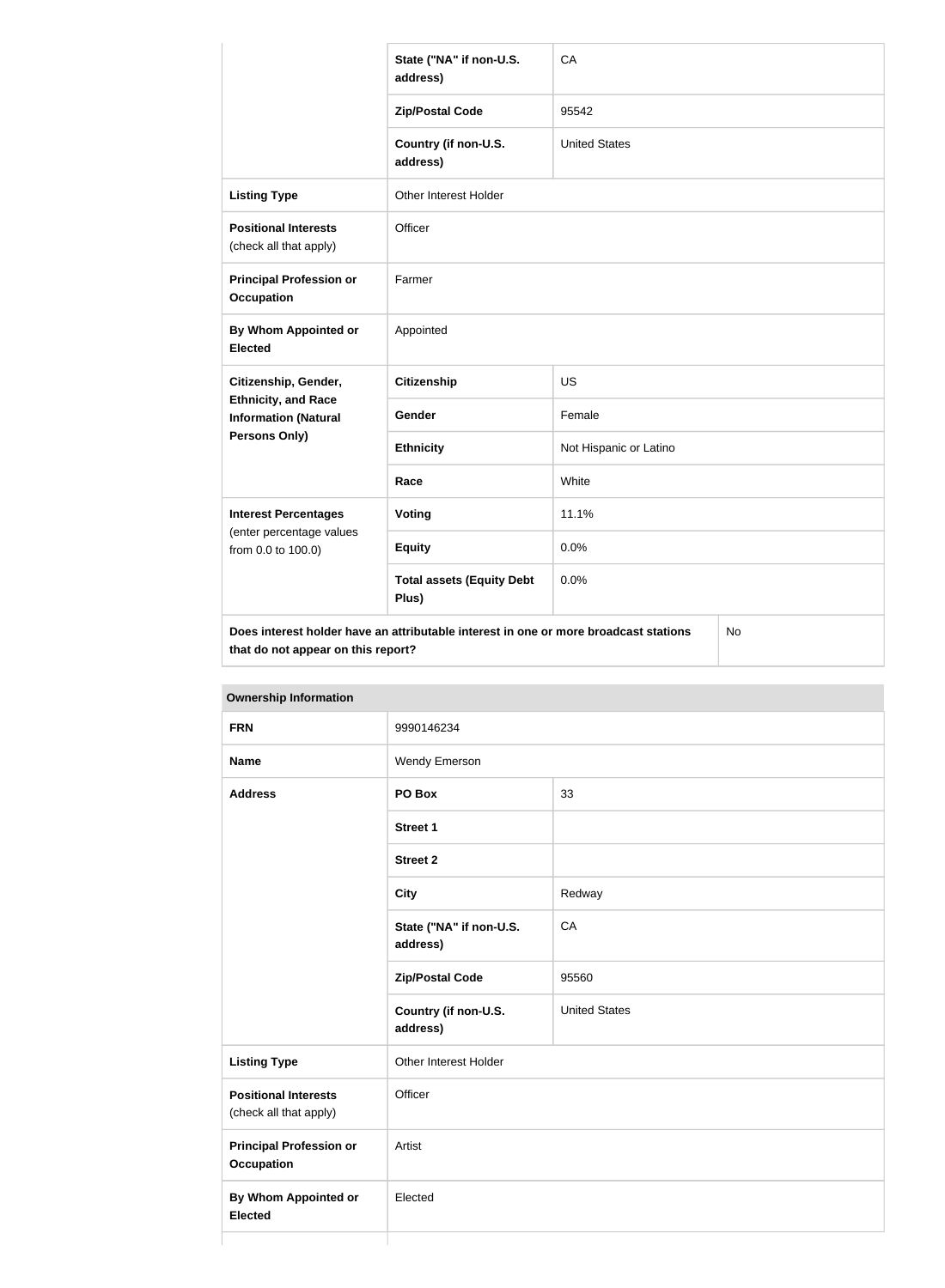| Citizenship, Gender,<br><b>Ethnicity, and Race</b><br><b>Information (Natural</b><br><b>Persons Only)</b> | <b>Citizenship</b>                                                                   | US.                    |  |
|-----------------------------------------------------------------------------------------------------------|--------------------------------------------------------------------------------------|------------------------|--|
|                                                                                                           | <b>Gender</b>                                                                        | Female                 |  |
|                                                                                                           | <b>Ethnicity</b>                                                                     | Not Hispanic or Latino |  |
|                                                                                                           | Race                                                                                 | White                  |  |
| <b>Interest Percentages</b><br>(enter percentage values<br>from 0.0 to 100.0)                             | Voting                                                                               | 11.1%                  |  |
|                                                                                                           | <b>Equity</b>                                                                        | 0.0%                   |  |
|                                                                                                           | <b>Total assets (Equity Debt</b><br>Plus)                                            | $0.0\%$                |  |
| that do not appear on this report?                                                                        | Does interest holder have an attributable interest in one or more broadcast stations | No.                    |  |

# **Ownership Information**

| <b>FRN</b>                                                | 9990146235                                                                           |                        |    |
|-----------------------------------------------------------|--------------------------------------------------------------------------------------|------------------------|----|
| <b>Name</b>                                               | Lisa Luv Deny                                                                        |                        |    |
| <b>Address</b>                                            | PO Box                                                                               | 358                    |    |
|                                                           | <b>Street 1</b>                                                                      |                        |    |
|                                                           | <b>Street 2</b>                                                                      |                        |    |
|                                                           | <b>City</b>                                                                          | Garberville            |    |
|                                                           | State ("NA" if non-U.S.<br>address)                                                  | CA                     |    |
|                                                           | <b>Zip/Postal Code</b>                                                               | 95542                  |    |
|                                                           | Country (if non-U.S.<br>address)                                                     | <b>United States</b>   |    |
| <b>Listing Type</b>                                       | Other Interest Holder                                                                |                        |    |
| <b>Positional Interests</b><br>(check all that apply)     | Officer                                                                              |                        |    |
| <b>Principal Profession or</b><br><b>Occupation</b>       | Artist                                                                               |                        |    |
| By Whom Appointed or<br><b>Elected</b>                    | Elected                                                                              |                        |    |
| Citizenship, Gender,                                      | <b>Citizenship</b>                                                                   | US                     |    |
| <b>Ethnicity, and Race</b><br><b>Information (Natural</b> | Gender                                                                               | Female                 |    |
| Persons Only)                                             | <b>Ethnicity</b>                                                                     | Not Hispanic or Latino |    |
|                                                           | Race                                                                                 | White                  |    |
| <b>Interest Percentages</b>                               | <b>Voting</b>                                                                        | 11.1%                  |    |
| (enter percentage values<br>from 0.0 to 100.0)            | <b>Equity</b>                                                                        | 0.0%                   |    |
|                                                           | <b>Total assets (Equity Debt</b><br>Plus)                                            | 0.0%                   |    |
| that do not appear on this report?                        | Does interest holder have an attributable interest in one or more broadcast stations |                        | No |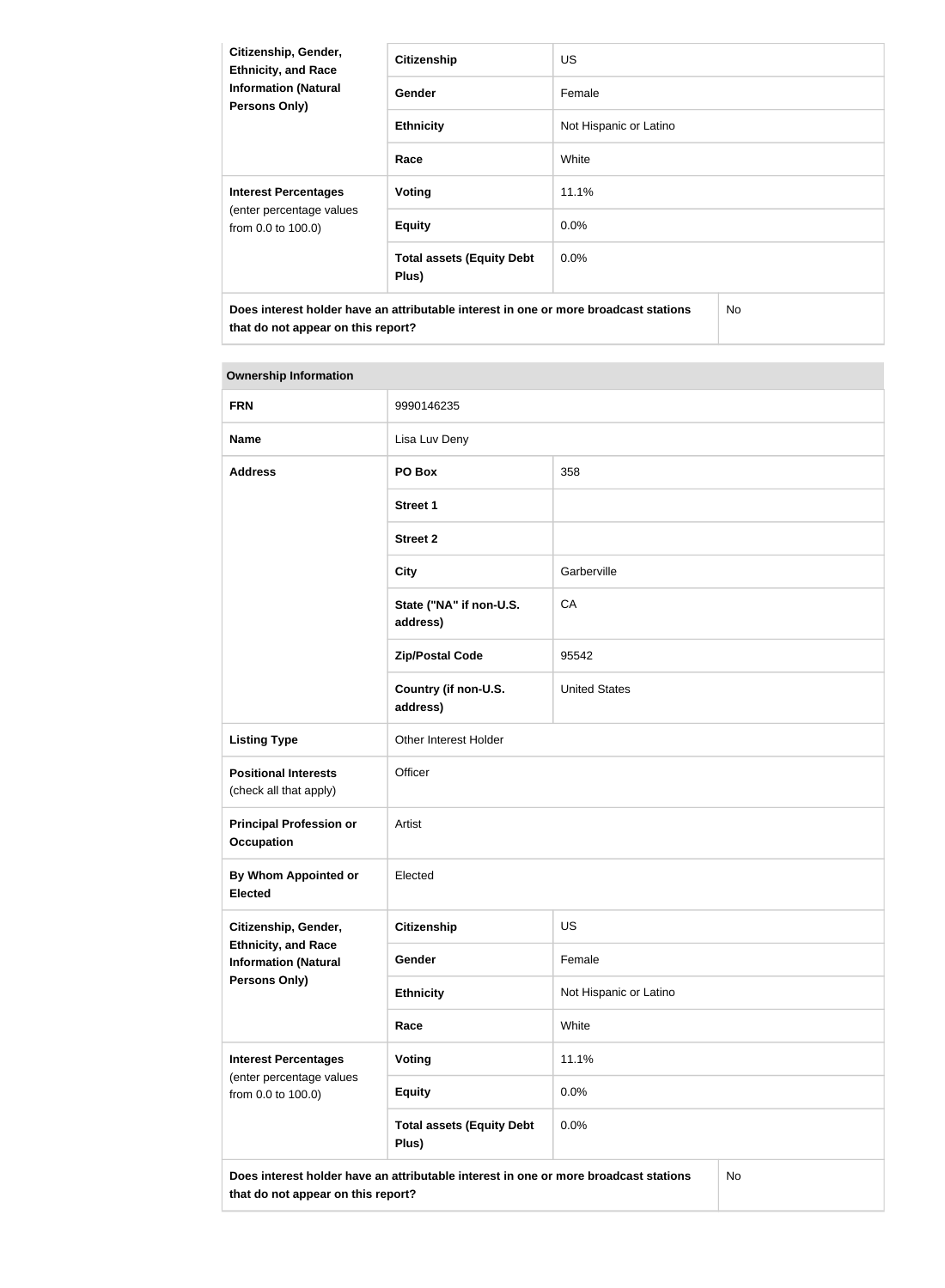| <b>Ownership Information</b>                              |                                                                                      |                        |    |
|-----------------------------------------------------------|--------------------------------------------------------------------------------------|------------------------|----|
| <b>FRN</b>                                                | 9990146236                                                                           |                        |    |
| <b>Name</b>                                               | Shira Brown                                                                          |                        |    |
| <b>Address</b>                                            | PO Box                                                                               |                        |    |
|                                                           | <b>Street 1</b>                                                                      | 1271 Evergreen Rd #104 |    |
|                                                           | <b>Street 2</b>                                                                      |                        |    |
|                                                           | <b>City</b>                                                                          | Redway                 |    |
|                                                           | State ("NA" if non-U.S.<br>address)                                                  | CA                     |    |
|                                                           | <b>Zip/Postal Code</b>                                                               | 95560                  |    |
|                                                           | Country (if non-U.S.<br>address)                                                     | <b>United States</b>   |    |
| <b>Listing Type</b>                                       | Other Interest Holder                                                                |                        |    |
| <b>Positional Interests</b><br>(check all that apply)     | Officer                                                                              |                        |    |
| <b>Principal Profession or</b><br><b>Occupation</b>       | Artist                                                                               |                        |    |
| <b>By Whom Appointed or</b><br><b>Elected</b>             | Elected                                                                              |                        |    |
| Citizenship, Gender,                                      | Citizenship                                                                          | US                     |    |
| <b>Ethnicity, and Race</b><br><b>Information (Natural</b> | Gender                                                                               | Female                 |    |
| <b>Persons Only)</b>                                      | <b>Ethnicity</b>                                                                     | Not Hispanic or Latino |    |
|                                                           | Race                                                                                 | White                  |    |
| <b>Interest Percentages</b>                               | Voting                                                                               | 11.1%                  |    |
| (enter percentage values<br>from 0.0 to 100.0)            | <b>Equity</b>                                                                        | 0.0%                   |    |
|                                                           | <b>Total assets (Equity Debt</b><br>Plus)                                            | 0.0%                   |    |
| that do not appear on this report?                        | Does interest holder have an attributable interest in one or more broadcast stations |                        | No |

| <b>FRN</b>     | 9990146237                          |                     |
|----------------|-------------------------------------|---------------------|
| <b>Name</b>    | Holly Kreb                          |                     |
| <b>Address</b> | PO Box                              |                     |
|                | Street 1                            | 31117 State HWY 254 |
|                | <b>Street 2</b>                     |                     |
|                | <b>City</b>                         | Scotia              |
|                | State ("NA" if non-U.S.<br>address) | CA                  |
|                | <b>Zip/Postal Code</b>              | 95565               |
|                |                                     |                     |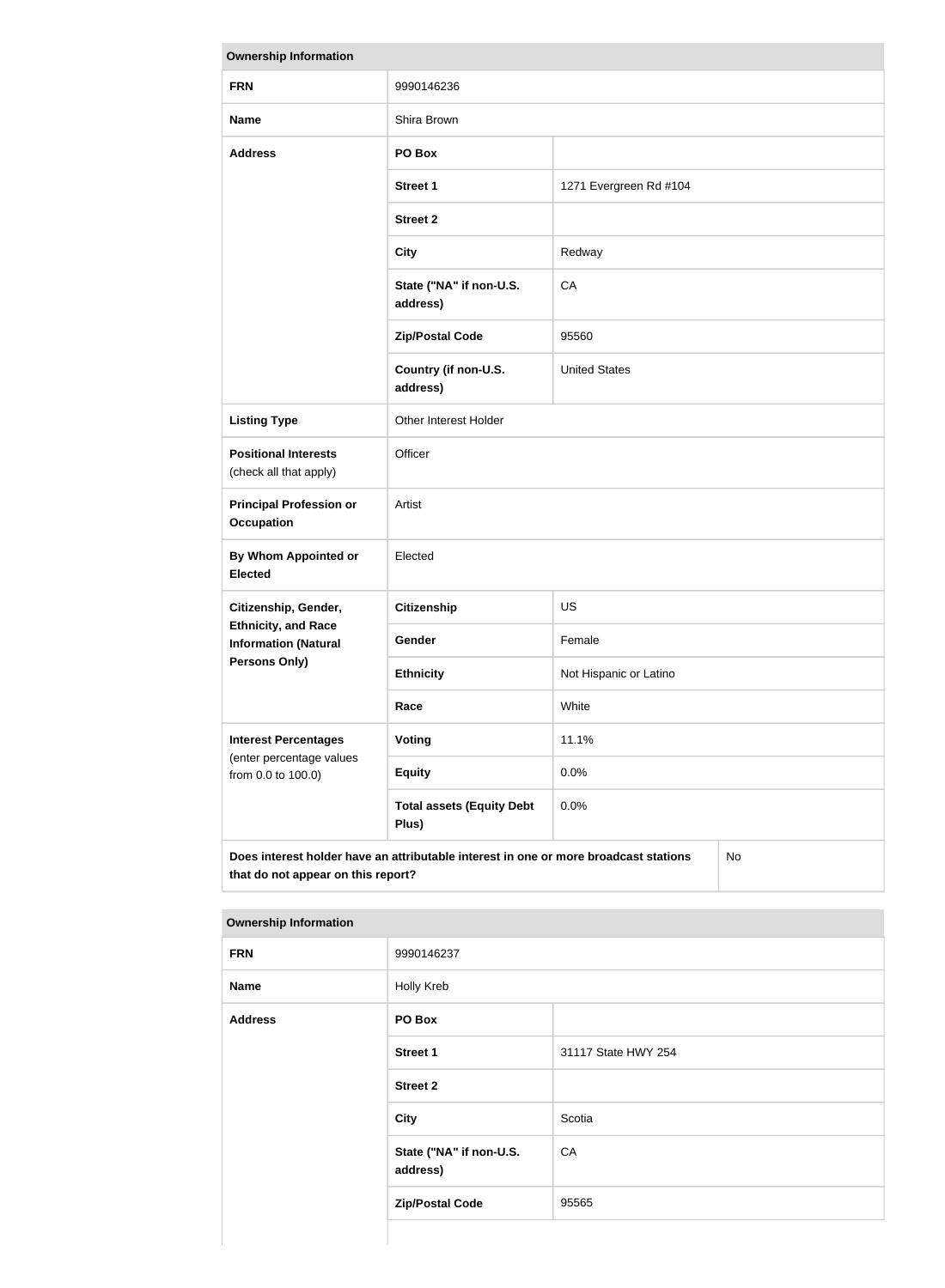|                                                                                                           | Country (if non-U.S.<br>address)                                                     | <b>United States</b>   |  |
|-----------------------------------------------------------------------------------------------------------|--------------------------------------------------------------------------------------|------------------------|--|
| <b>Listing Type</b>                                                                                       | Other Interest Holder                                                                |                        |  |
| <b>Positional Interests</b><br>(check all that apply)                                                     | Officer                                                                              |                        |  |
| <b>Principal Profession or</b><br><b>Occupation</b>                                                       | Farmer                                                                               |                        |  |
| By Whom Appointed or<br><b>Elected</b>                                                                    | Elected                                                                              |                        |  |
| Citizenship, Gender,<br><b>Ethnicity, and Race</b><br><b>Information (Natural</b><br><b>Persons Only)</b> | <b>Citizenship</b>                                                                   | <b>US</b>              |  |
|                                                                                                           | Gender                                                                               | Female                 |  |
|                                                                                                           | <b>Ethnicity</b>                                                                     | Not Hispanic or Latino |  |
|                                                                                                           | Race                                                                                 | White                  |  |
| <b>Interest Percentages</b>                                                                               | Voting                                                                               | 11.1%                  |  |
| (enter percentage values<br>from 0.0 to 100.0)                                                            | <b>Equity</b>                                                                        | 0.0%                   |  |
|                                                                                                           | <b>Total assets (Equity Debt</b><br>Plus)                                            | 0.0%                   |  |
|                                                                                                           | Does interest holder have an attributable interest in one or more broadcast stations | No                     |  |

**that do not appear on this report?**

No

| <b>FRN</b>                                                                 | 9990146238                          |                      |
|----------------------------------------------------------------------------|-------------------------------------|----------------------|
| <b>Name</b>                                                                | Kim Phelps                          |                      |
| <b>Address</b>                                                             | PO Box                              |                      |
|                                                                            | <b>Street 1</b>                     | 5720 Bell Springs RD |
|                                                                            | <b>Street 2</b>                     |                      |
|                                                                            | <b>City</b>                         | Garberville          |
|                                                                            | State ("NA" if non-U.S.<br>address) | CA                   |
|                                                                            | <b>Zip/Postal Code</b>              | 95542                |
|                                                                            | Country (if non-U.S.<br>address)    | <b>United States</b> |
| <b>Listing Type</b>                                                        | Other Interest Holder               |                      |
| <b>Positional Interests</b><br>(check all that apply)                      | Officer                             |                      |
| <b>Principal Profession or</b><br><b>Occupation</b>                        | <b>Business owner</b>               |                      |
| <b>By Whom Appointed or</b><br><b>Elected</b>                              | Elected                             |                      |
| Citizenship, Gender,                                                       | <b>Citizenship</b>                  | US                   |
| <b>Ethnicity, and Race</b><br><b>Information (Natural</b><br>Persons Only) | Gender                              | Female               |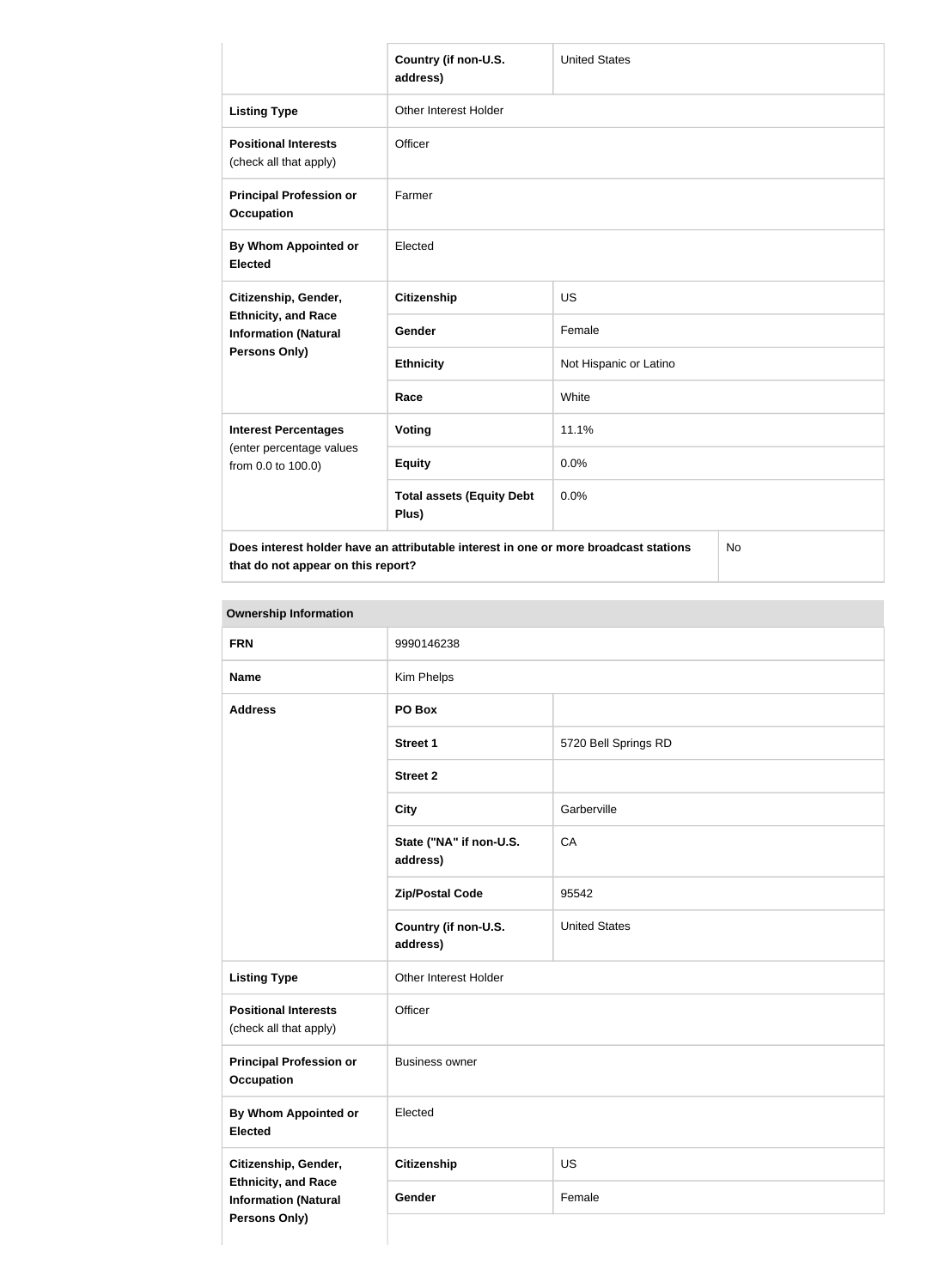|                                                                               | <b>Ethnicity</b>                                                                     | Not Hispanic or Latino |     |
|-------------------------------------------------------------------------------|--------------------------------------------------------------------------------------|------------------------|-----|
|                                                                               | Race                                                                                 | White                  |     |
| <b>Interest Percentages</b><br>(enter percentage values<br>from 0.0 to 100.0) | <b>Voting</b>                                                                        | 11.1%                  |     |
|                                                                               | <b>Equity</b>                                                                        | $0.0\%$                |     |
|                                                                               | <b>Total assets (Equity Debt</b><br>Plus)                                            | $0.0\%$                |     |
| that do not appear on this report?                                            | Does interest holder have an attributable interest in one or more broadcast stations |                        | No. |

**Ownership Information**

| <b>FRN</b>                                                                                                                                                 | 9990146241                                |                        |  |
|------------------------------------------------------------------------------------------------------------------------------------------------------------|-------------------------------------------|------------------------|--|
| <b>Name</b>                                                                                                                                                | Stephanie Thomas                          |                        |  |
| <b>Address</b>                                                                                                                                             | PO Box                                    | 135                    |  |
|                                                                                                                                                            | <b>Street 1</b>                           | PO Box 135             |  |
|                                                                                                                                                            | <b>Street 2</b>                           |                        |  |
|                                                                                                                                                            | <b>City</b>                               | Redway                 |  |
|                                                                                                                                                            | State ("NA" if non-U.S.<br>address)       | CA                     |  |
|                                                                                                                                                            | <b>Zip/Postal Code</b>                    | 95560-0135             |  |
|                                                                                                                                                            | Country (if non-U.S.<br>address)          | <b>United States</b>   |  |
| <b>Listing Type</b>                                                                                                                                        | Other Interest Holder                     |                        |  |
| <b>Positional Interests</b><br>(check all that apply)                                                                                                      | Officer                                   |                        |  |
| <b>Principal Profession or</b><br><b>Occupation</b>                                                                                                        | <b>HR</b>                                 |                        |  |
| <b>By Whom Appointed or</b><br><b>Elected</b>                                                                                                              | Elected                                   |                        |  |
| Citizenship, Gender,                                                                                                                                       | <b>Citizenship</b>                        | US                     |  |
| <b>Ethnicity, and Race</b><br><b>Information (Natural</b>                                                                                                  | Gender                                    | Female                 |  |
| <b>Persons Only)</b>                                                                                                                                       | <b>Ethnicity</b>                          | Not Hispanic or Latino |  |
|                                                                                                                                                            | Race                                      | White                  |  |
| <b>Interest Percentages</b>                                                                                                                                | <b>Voting</b>                             | 11.1%                  |  |
| (enter percentage values<br>from 0.0 to 100.0)                                                                                                             | <b>Equity</b>                             | 0.0%                   |  |
|                                                                                                                                                            | <b>Total assets (Equity Debt</b><br>Plus) | 0.0%                   |  |
| Does interest holder have an attributable interest in one or more broadcast stations<br>No<br>that do not appear on this report?                           |                                           |                        |  |
|                                                                                                                                                            |                                           |                        |  |
| (b) Respondent certifies that any interests, including equity, financial, or voting<br>Yes<br>interests, not reported in this filing are non-attributable. |                                           |                        |  |

If "No," submit as an exhibit an explanation.